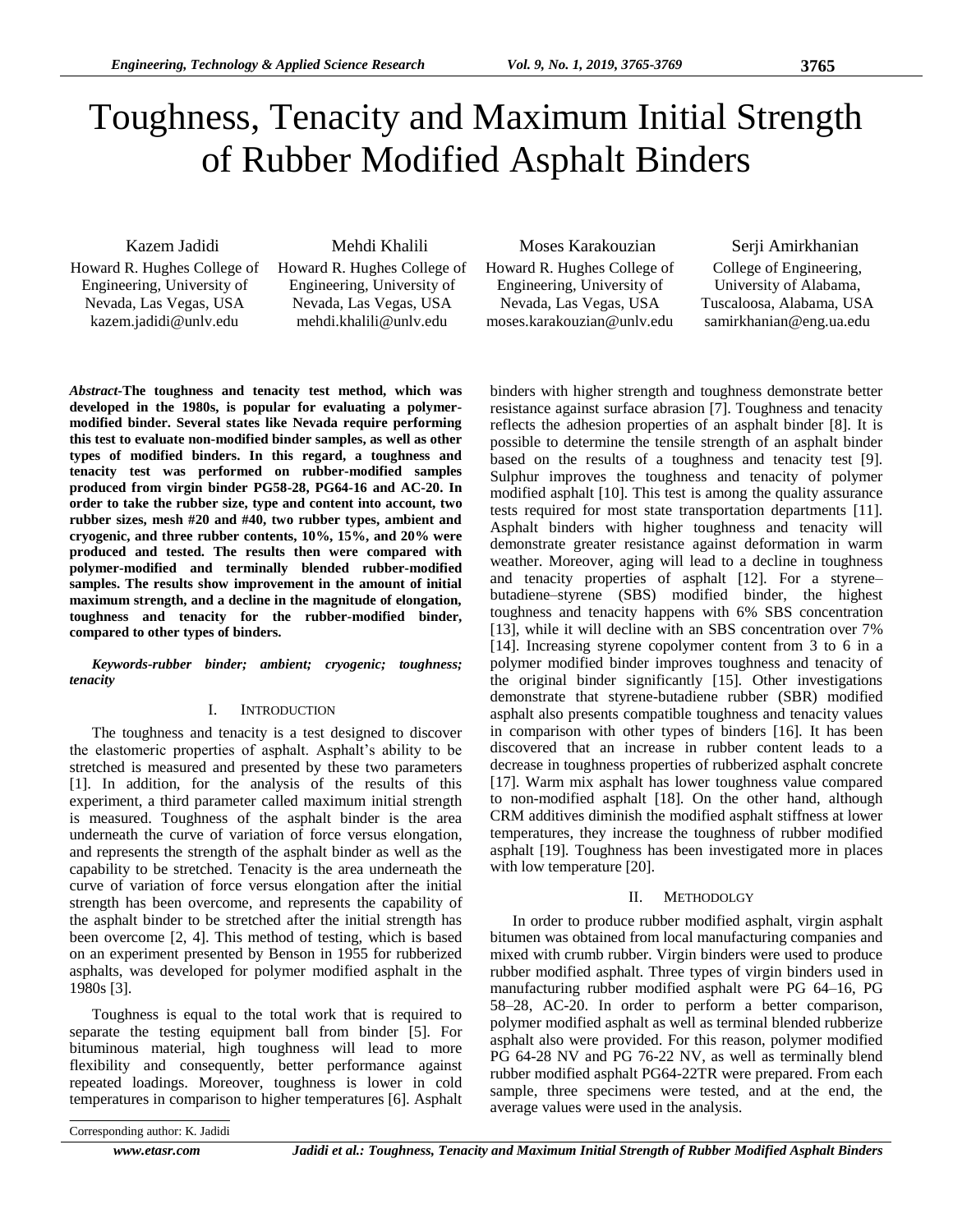### *A. Sample Preparation*

Three CRM contents, 10%, 15%, and 20%, were mixed with each virgin binder. In order to take into account the influence of rubber particle size and gradation in modified binders, two maximum sizes, mesh #20 and mesh #40, were selected for CRM particles. Both ambient and cryogenic CRMs were used. Moreover, in order to modify asphalt binders, both cryogenic and ambient methods were used to produce crumb rubber. Two main methods for grinding crumb rubber include the ambient and cryogenic methods. In the ambient method, the rubber particle distributions expand between 75µm and 5mm. Rubber particles manufactured in this method have a rough texture which leads to higher surface area. This is because in the ambient method, rubber specimens are scraped in a tearing process. In contrast, in the cryogenic method, liquid nitrogen is used to freeze scrap tire, and then the frozen tire rubbers are crushed into particles between 025 inches and mesh #30 with a hammer [21]. Figure 1 demonstrates the combination of original, rubber modified, and polymer modified asphalt samples, which were used in performing this research.



#### *B. Testing of the Original and Modified Samples*

Toughness and tenacity tests were performed on rubbermodified asphalt binders, as well as polymer-modified asphalt and terminally blended rubber modified binders. The results are presented in graphs and tables for better comparison. In order to compare the rubber-modified binders with other traditional specimens, both rubber size and content played a prominent role in evaluating the properties of rubber-modified binders. Figure 2 illustrates a schematic of the toughness and tenacity test.

#### III. RESULTS AND DISCUSSION

Because the results of the experiments are to be presented to the Nevada Department of Transportation (DOT), the toughness and tenacity tests were conducted in accordance with Nev. 745I [22] and ASTM D5801. Although both standards present recommendations for polymer modified asphalt and in general this type of testing is more popular for polymer modified binders, the same procedure was used in conducting this research to conform with Nevada DOT requirements. All tests were performed at 25℃ in accordance with the standard.



Fig. 2. Schematic of toughness and tenacity test

## *A. Force anb Elongation*

The virgin binder samples were modified with two rubber types and two rubber sizes, so the results will be presented in four sets of graphs. These sets of graphs include ambient (Am) and cryogenic (Cr) for rubber types, and #40 and #20 for rubber particle sizes. The results of the force and elongation for rubber modified binders made with virgin asphalt PG58-28 are presented in Figure 3. In comparison with rubber modified binder PG 58-28, for modified binder AC-20, elongation forces do not follow a remarkable pattern for various rubber sizes and types, except for ambient #20. Generally, there is a considerable increase in the amount force in which each sample failed. Modified binder with 15% rubber ambient #20 presents the highest resistance force, which is about 150lbs. All binder samples were able to resist against more than 100lbs of stretching force.

The results of the experiment for samples manufactured with binder PG64-16 is similar to AC-20, but with several differences. It can be seen from the graphs presented in Figures 3-4 that 10% rubber leads to lower stretching forces while samples modified with 20% rubber demonstrate higher resistance to stretching before failure. On the other hand, adding more rubber improves the initial strength against stretching for modified binders. In terms of elongation, all samples presented lower magnitude. It is obvious from Figures 3-4, that regardless of binder type and rubber particle size and type, the rate of stretching is less than 1.5 inches, which is not considerable. On the other hand, while rubber improves the initial strength of the binder, it decreases the elongation rate. However, polymer modified and terminally blended rubber modified binder samples demonstrated noticeably higher values of elongation, ranging between 4 and 18 inches. In contrast, the magnitude of force was slightly lower for these specimens in comparison to rubber modified binders. Toughness, tenacity and maximum initial strength were calculated based on elongation vs. force graphs which were presented in Figures 3-4. In order to make a better comparison, toughness, tenacity and maximum initial strength were calculated for a polymer modified binder and a terminally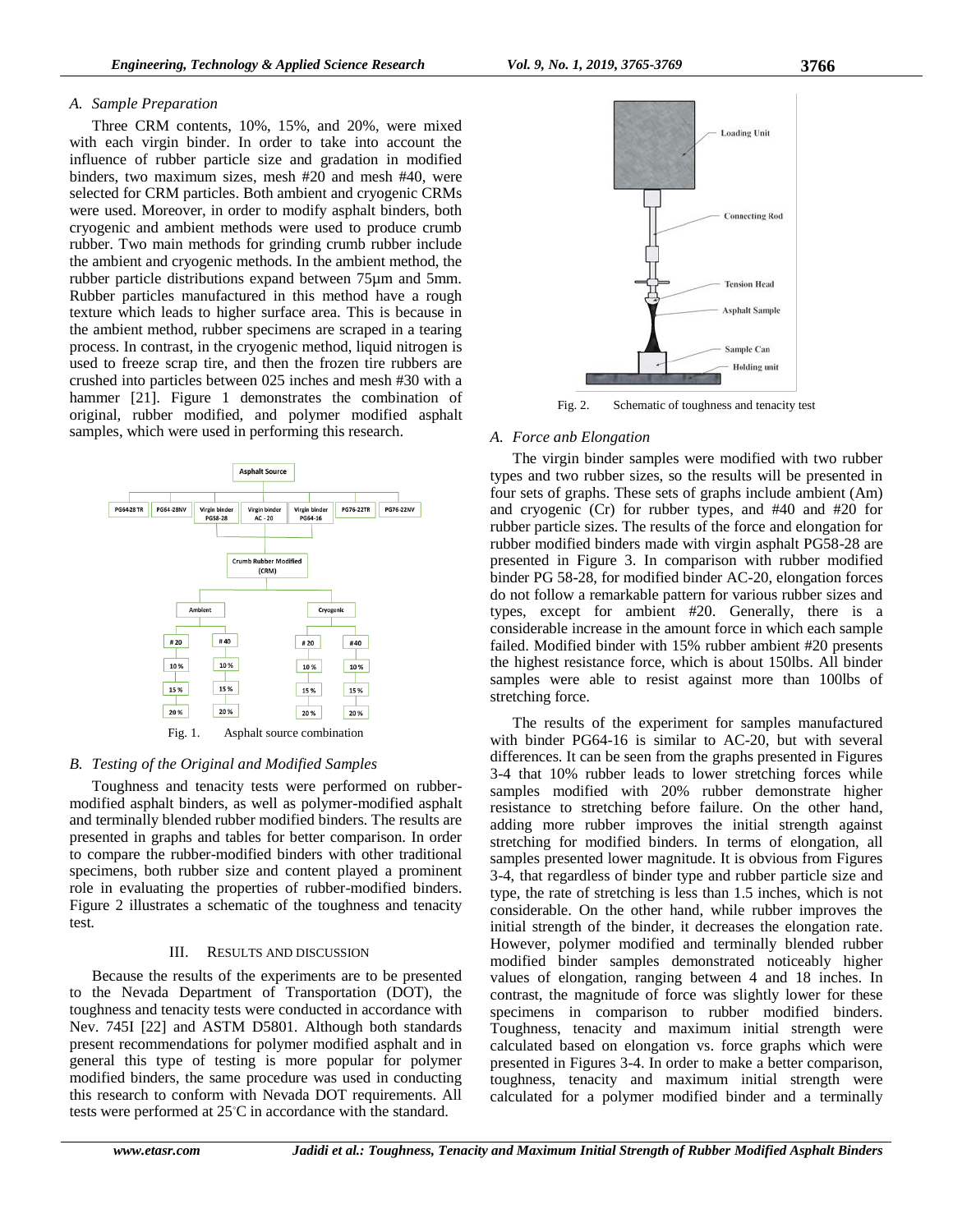blended rubber modified binder. The results are presented below. Toughness (TS), tenacity (TY), maximum initial strength (MIS), and elongation for non-modified PG58-28 and PG64-16, as well as polymer modified and terminally blended rubber modified samples are presented in Table I. Based on Table I, non-modified binder samples present the lowest value for toughness, tenacity and maximum initial strength. For these samples, the amount of elongation is slightly higher than for rubber-modified binders, but still lower than polymer modified and terminally blended rubber modified specimens. In general, polymer modified and terminally blended rubber modified samples present the highest values, specifically in terms of toughness, tenacity, and elongation.



Fig. 3. Force vs. elongation for binder AC - 20 mixed with rubber: (a) ambient #20, (b) cryogenic #20, (c) ambient #40 and (d) cryogenic #40



Fig. 4. Force vs. elongation for binder PG64-16 mixed with rubber: (a) ambient  $#20$ , (b) cryogenic  $#20$ , (c) ambient  $#40$  and (d) cryogenic  $#40$ 

TABLE I. TEST RESULTS

| <b>Sample</b>     | TS<br>$(in-lb)$ | TY<br>$(in-lb)$ | <b>MIS</b><br>$(lb)$ | <b>Elongation</b> (in) |
|-------------------|-----------------|-----------------|----------------------|------------------------|
| <b>PG58-28</b>    | 15              |                 | 26.3                 | 2.5                    |
| <b>PG64-16</b>    | 46              |                 | 77.3                 | 3.5                    |
| <b>PG64-28 NV</b> | 510             | 458             | 82.2                 | 14                     |
| <b>PG64-28 TR</b> | 365             | 316             | 77                   | 18                     |
| <b>PG76-22 NV</b> | 111             | 80              | 27.8                 |                        |
| <b>PG76-22 TR</b> | 126             | 88              | 35.8                 |                        |

## *B. Toughness, Tenacity and Maximum Initial Strength*

The calculated toughness values for rubber modified samples, polymer modified samples, and terminally blended rubber modified samples are presented in Figures 5-7. Considering the fact that this test originally was developed for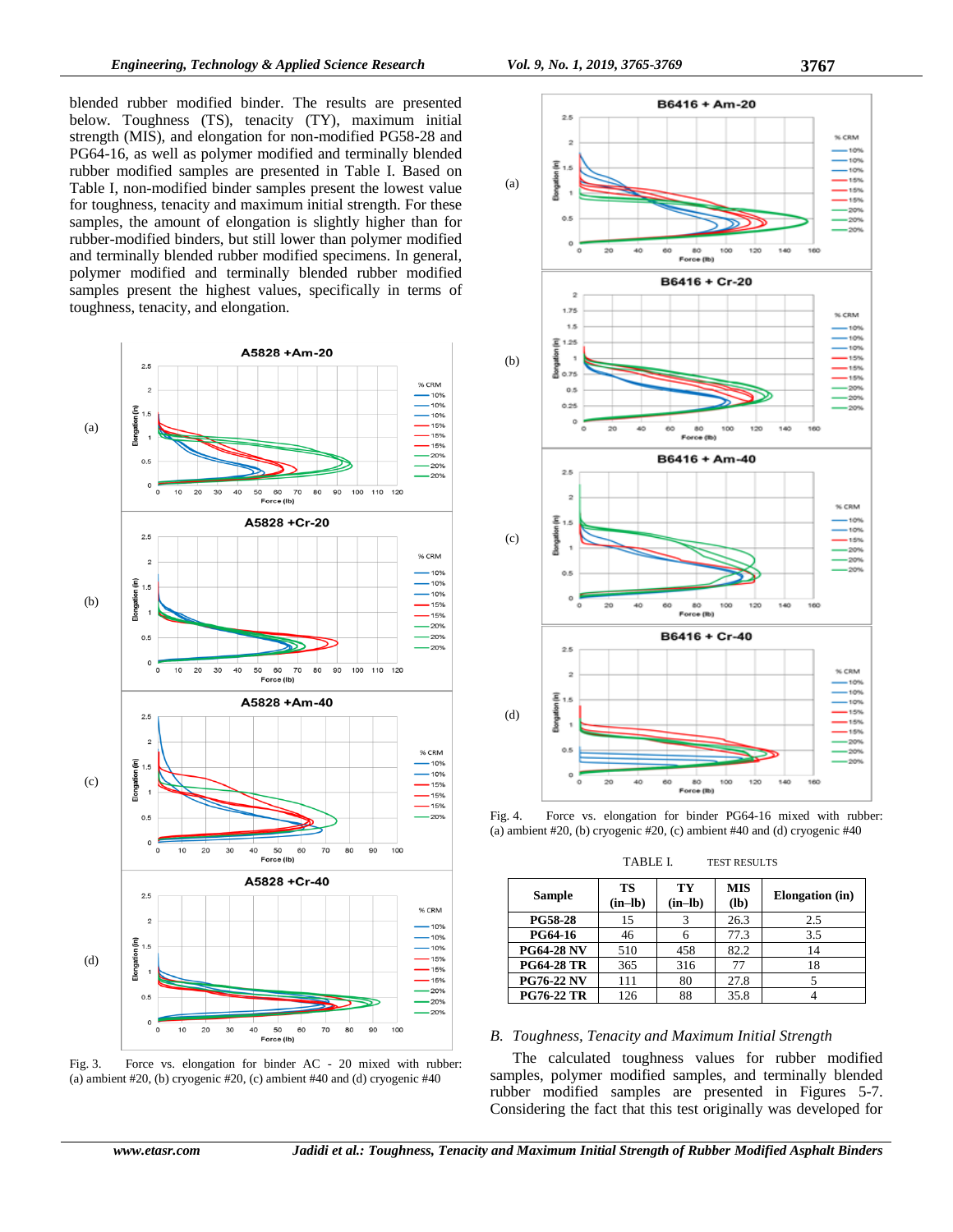polymer modified binder, in this experiment also, toughness and tenacity test was performed on polymer modified binder and the results were used as a base for comparison. In addition, the results are compared with the toughness and maximum initial strength of terminally blended specimens.



Regarding Figures 5-7, there is considerable difference in sample toughness between rubber modified binders and base specimens. Binder PG64-28 presented higher toughness values compared to other binder sources, with polymer modified samples showing the highest values and terminally blended rubber modified of the same binder source in second place. Polymer modified and terminally blended rubber modified binder PG76-22 lead to higher values in comparison to rubber modified samples, although the difference is not considerable compared to some rubber modified specimens like PG64-16 20% AM #40 and PG64-16 20% AM #20. Among rubber modified specimens, the highest values, with toughness magnitude slightly over 90 in-lb, belong to PG64-16 modified with 20 percent ambient rubber. Rubber modified PG64-16 and AC-20 presented higher values compared to PG58-28. Moreover, no remarkable difference was observed between ambient and cryogenic rubber types or for various rubber gradations. In general, higher rubber content leads to greater

toughness values which means rubber improves the toughness properties of modified binders. The tenacity values for rubber modified binders for all samples were considerably low. They were not comparable with base samples, so the graphs for tenacity results are not presented in this paper. In contrast, rubber modified specimens demonstrated higher maximum initial strength (MIS) values. The results are illustrated in Figures 8-10.



Rubber modified binders presented higher maximum initial strength values in comparison with polymer modified and terminally blended rubber modified binder specimens. Similar to toughness, higher initial strength belongs to modified specimens manufactured with binder AC-20 and PG 64-16, while modified PG28-28 presented lower values. For most samples, a direct correlation between rubber content and initial strength was observed, which means that higher rubber content leads to enhancement in the initial strength of a modified binder. For each binder source, there was no indication that the rubber type and size had any influence. The lowest maximum initial strength values belong to polymer modified and terminally blended rubber modified PG76-22 specimens.